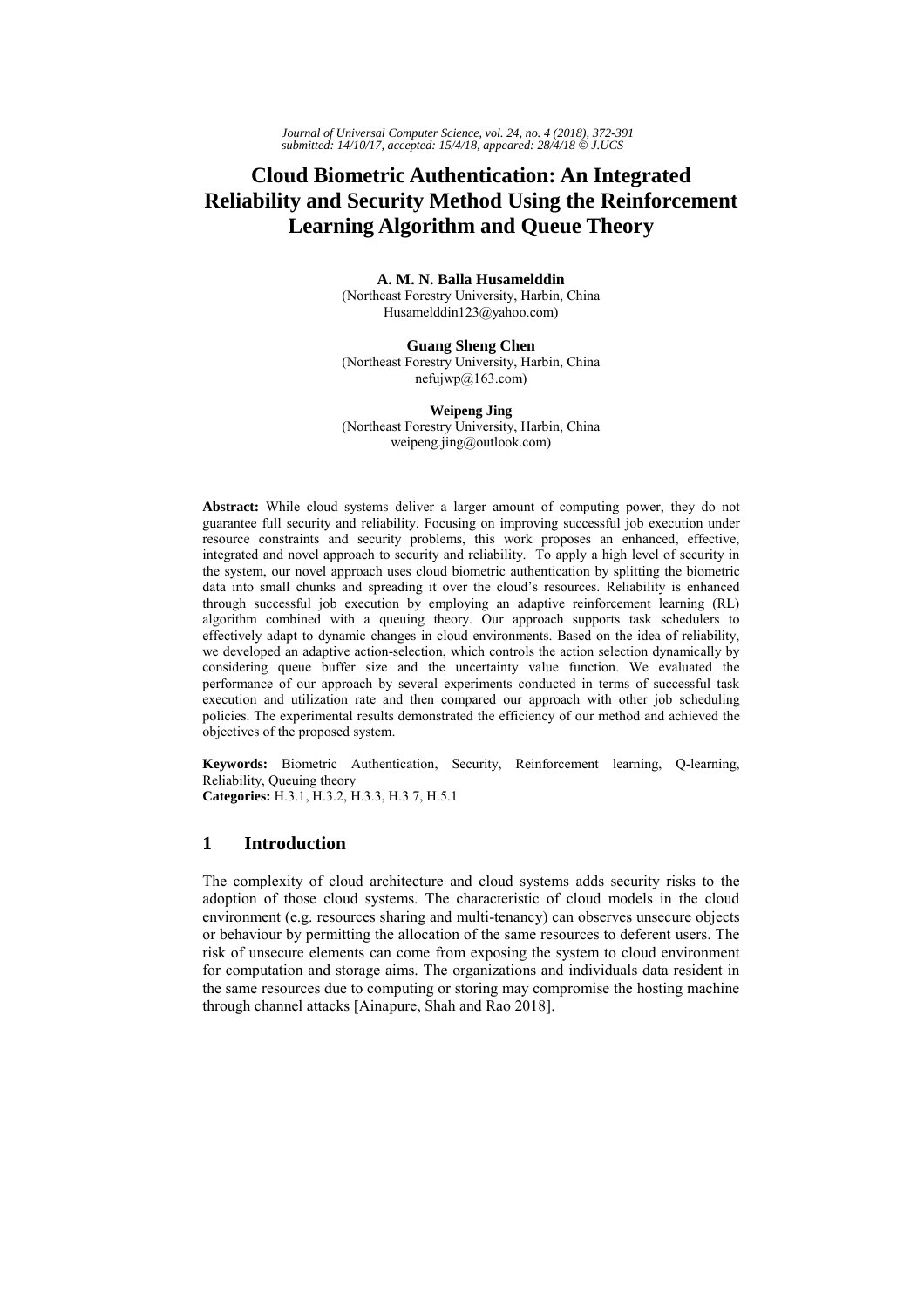Several developments have been made in the distributed systems technology during the recent software applications era involving data sharing, resources sharing and migration from local to web applications which support multiple users system. To this end, a secure and reliable environment is essential to provide an enhaced quality of service. In this paper, we emphasises on the development of service-oriented architectures (SOA). We discuss in details the integration between reliability and security in the cloud services. The reliability and security have been enhanced in our system by distributing the biometric data and optimized task scheduling using a machine learning method proposed as reinforcement learning algorithm merged with queue theory. Distributed services can be designed and developed by SOA where the different domain owners can control it. These architectures are basically a group of services or activities that perform a single task and interconnect to each other over simplified data passing. A cloud service provider in the cloud environment acts as an endpoint of communication for an end user by supporting tasks and requests alienated from service implementation.

 The security and reliability of the web applications are essential because web applications contain the data of both enterprises and private customers. Thus, protecting and securing optimum task scheduling of these possessions is an essential part of any cloud model development. Authorization and authentication, which include activity logging and auditing, are usually important steps for protecting assets. There are several traditional protection methods that have been developed for the purpose of protecting, including encryption, password management, vulnerability analysis and intrusion prevention.

 The implementation of cloud computing [Srinivasan, Sarukesi, Rodrigues, Manoj and Revathy 2012] has many advantages, such as flexibility and scalability , however, adopting cloud computing also brings new challenges in terms of providing secure and reliable environment.

The cloud resource sharing and the complexity in cloud architecture are a main reason for the security risks of cloud because of the resources allocation ability for different [Chen, Paxson and Katz 2010]. Compared to local or traditional architectures, cloud environments, as distributed architectures, imply an enlarged use of data communication flows and wide networks. Therefore, exposure to risks is possible through the malicious activities like spoofing, side channel attacks and others.

In addition, the adopted cloud models has a related element of risk. In fact, in some cloud models, there are requirements for users to transfer part of their personal data to the cloud service provider. The problem is not only the allocation of personal data to the service provider, but also the user's inability to apply a particular protection mechanism, t, but also that the user cannot apply a specific protection mechanism, such as access control or encryption, as the cloud resources are entirely controlled by the service provider. To avoid these risks, some key actions must be considered for managing the cloud infrastructure, such as employing security systems tools and system administrators. All types of activities could be performed by these actors (cloud service providers) because they usually have the power to do so and this theoretically breaks safety requirements that corporate policies enforce. However, the sophistication of these fraudulent activities makes them more unreachable. Moreover,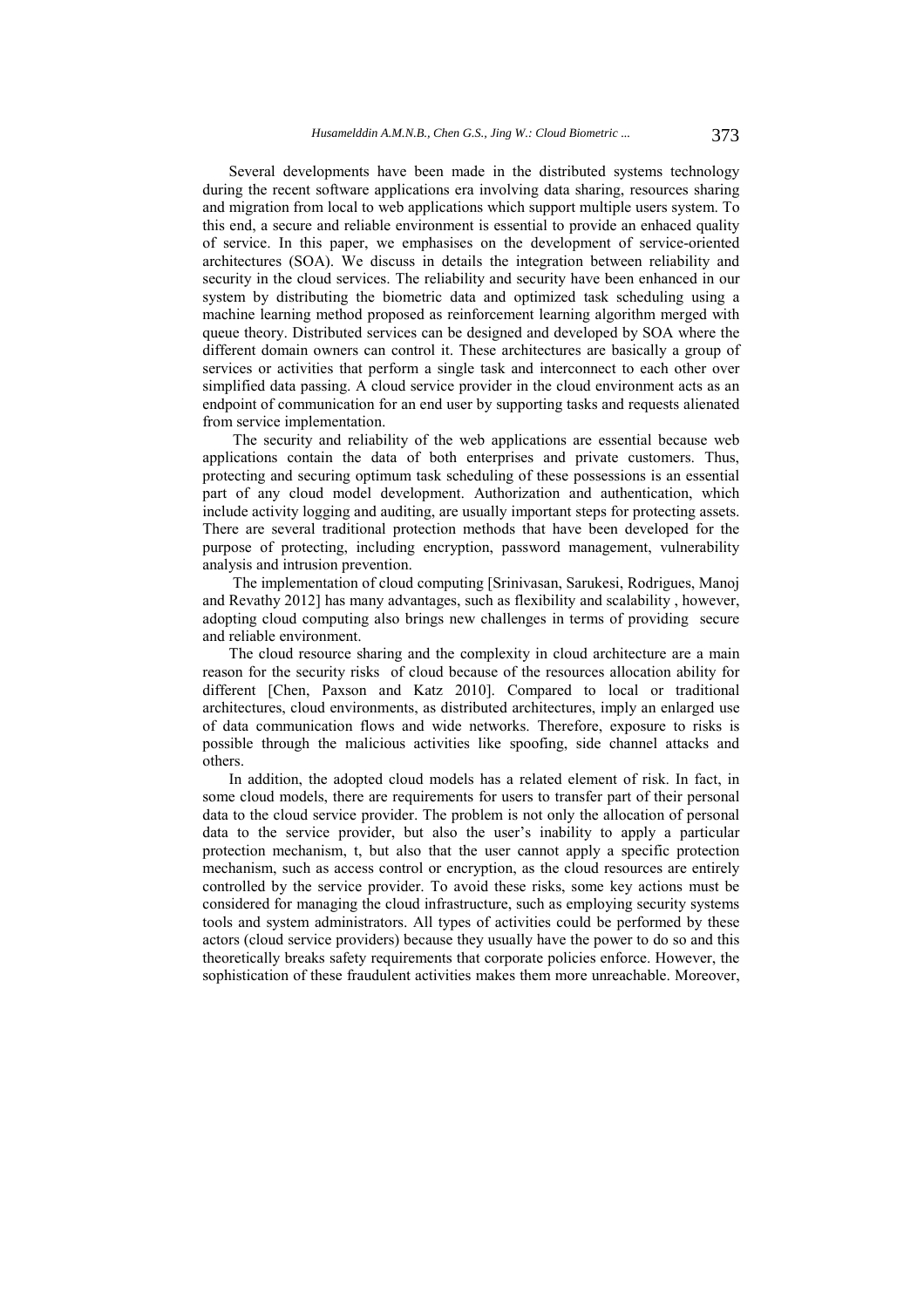much work is needed for the security evaluation in the cloud environment where international certification agencies are not available.

The reliability in cloud services due to bunches of resources that exist in the data centres raises the risk of failure [Microsoft, white paper 2013]. Thus, enhancing reliability of cloud services based on VMs is an essential issue [Bauer and Adams 2012]. Many approaches concerning service reliability issues have been proposed and deployed. For example, fault removal, tolerance, forecasting, and prevention are techniques for achieving reliability enhancement [Kochovski and Stankovski 2018]. The predictability of virtual machine VM failures means that adopting some fault tolerance techniques is important to recover the service affected by a failure event. There are some techniques uses Reinforcement Learning RL for learning automatically that proposed in ([Ranjbari and Torkestani 2018], [Peng, Zhang, Peng and Man 2017]). RL is a goal oriented learning algorithm that interacting with the environment to achieve that goal by learns a policy to optimize a reward [D. Liu, Wei, Wang, Yang and Li 2017].

In our proposed system, verification of each participant in the electronic communication implemented using authentication protocols. The access keys to a number of subsystems can be managed and preserved by an authentication server (AS). The authorized person must connect with the AS in order to be allowed to access the private data. To allow the accessibility of private data and services by the users, authorized persons must first declare their identities through a connection with the AS. Then and by using RL, a comparison and matching between the user identity and the existent data can be done after data retrieving from the cloud.

In this paper we take both security and reliability in consideration as an integrated approach to enhance the performance of the proposed cloud biometric authentication system. This paper discusses concerning security as one of the major steps in protecting IT infrastructures and data, which is remote user authentication. The other section of this paper discusses how reliability of cloud systems can be enhanced by using an RL algorithm merged with queue theory for scheduling the user requests. The rest of this paper is structured as follows: section the related work and state-ofthe art have been discussed in section. In section 3, we introduce the related preliminaries concerning the data residing, RL and queue theory. In section 4, we describe in detailes the proposed system followed by the implementation of the system in section 5. The experiments setup along with the results discussed in section 6. We conclude our work and future works in section 7 and 8 respectively.

# **2 Related work**

Resource allocation involves tackling issues related to efficiency by encouraging strategies associated with effective scheduling and matching, schedulers' communication between each other, resources usage status and the execution time for the task. Recently, researchers have been trying to deal with various application services by developing self-adaptive methods for scheduling policy, and this has become a key research field, especially in utility optimization of distributed systems. In [Bu, Rao and Xu 2009], the authors developed an approach for define an exploration and exploitation method shows the capabilities of agents. The agents collaborate with the environment to increase the learning exploration, and they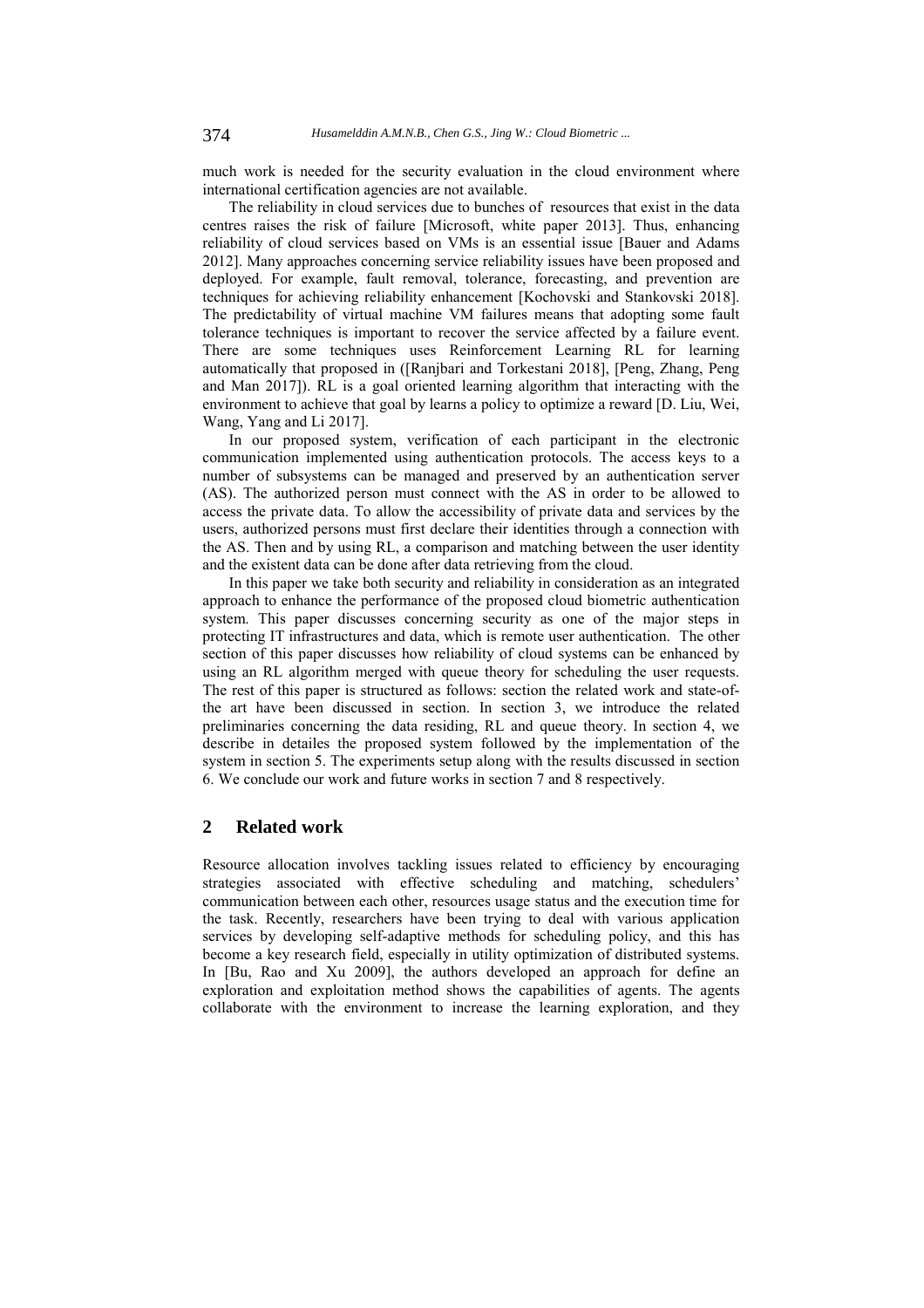estimate the state using the applications' information. In the meantime, the utility or Q table (which is updated by the agent) is ordinal and iteratively shared in the state to view and evaluate the efficiency of resources. However, the authors did not cover decisions regarding the dynamic environment of distributed resources. In our proposed system, we adopted RL, which deploys a highly dynamic environment in a distributed structure. Our proposed system can adapt with the changes in the dynamic environment and take the decision regarding these changes.

To measure the indicators of performance, such as completion time and waiting time, the [X. Liu, Tong, Zhi, ZhiRen and WenZhao 2014] deployed a Markov request queue model, which was achieved by considering the shared resources among VMs and several failure types. However, there was no buffer size consideration for the subtask, which is not logical in an environment like cloud computing. Using RL as a framework, [Wu, Xu, Zhang and Liu 2011] proposed an algorithm for distributed learning named as Ordinal Sharing Learning (OSL). In their algorithm, a utility table is attached to each scheduler, and this table must be updated in two steps. First, their algorithm uses local rewards to update the table. Second, their approach to update the table, the scheduler uses the utility table of its adjacent. It's the table is driven by its scheduler to the neighbor scheduler after updating the utility table in cooperation with other schedulers, and the neighbouring agent completes the update and delivery of the utility table. Again, there was no buffer size consideration for the subtask.

In [Hussin, Hamid and Kasmiran 2015], the reporters addressed a reliability enhancement in their proposed model. They employed an adaptive RL algorithm to improve the tasks execution with little computational overhead. The authors proposed an approach which is a combination of RL with a neural network to support a scheduler in adapting and observing the dynamic changes in environments. However, the approach deals with a homogeneous environment and does not support a heterogeneous system. [Tesauro, Jong, Das and Bennani 2006] proposed a hybrid scheduling approach that merges both RL and queuing models in (closed and open) loop traffics. In their approach, the system is controlled by a queuing model policy, while RL uses the collected data to perform an offline training. Instead of lookup tables, the authors employ RL to train a nonlinear function for the approximation and enable the scaling to be in larger state spaces. [Vengerov 2007] proposed a general framework and employed RL to dynamically manage the cloud resource allocation between multiple entities. This method implements RL in combination with the fuzzy rule bases which makes it flexible to employ in an environment without the need of existing resource allocation policies. Compared with [Vengerov 2007], we employed more techniques and strategies in our work such as queue theory which is important to be consider in the cloud environment and focused more on RL and queue theory strategies for resource allocation.

# **3 Preliminaries**

#### **3.1 Data residing security**

The distribution and fragmentation of data is a potential solution for the security insurance of data residing (stored) on cloud storage, as distribution and fragmentation allow data to be dispraised in all available machines on the cloud storage after the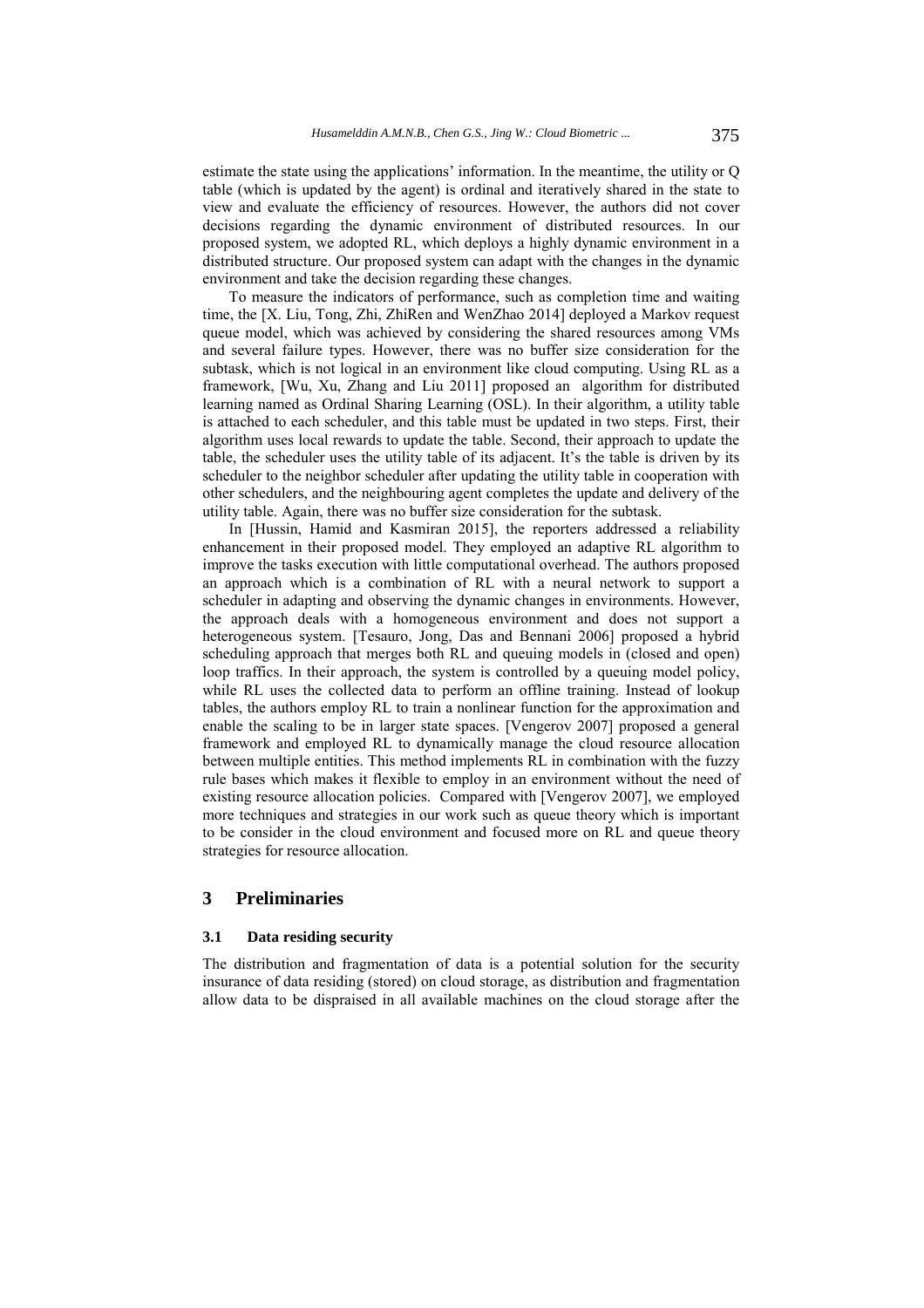data is split into fragments. However, this method makes it difficult to recover complex data for unauthorized users. Distributing data on different provider platforms and using fragmentation methods can solve the security problems that are triggered by the distrust in the cloud service provider. However, to improve security and to enable proper distribution and fragmentation of the data, it is fundamental to develop tools that can guarantee prompt integrity and data availability without complexing the system. In fact, to execute this approach, a performance reduction related to information retrieval procedures or excessive consumption of resources should be done. Herein, we propose a solution for security issues in the cloud environment which involves high availability of chunked data based on distributed cloud storage. The basic idea of the approach is to fragment the data (biometric data) into small chunks then spread it across the different distributed resources on the cloud. More details are discussed in section 4.

### **3.2 Reinforcement learning**

Reinforcement learning (RL) is one of the machine learning models built on the psychological conception of reinforcement. The working model of RL increases the likelihood of a specific behaviour by offering rewards after the behaviour occurs [Fig. 1]. The RL problem can be stated as a Markov Decision Process (MDP) so that the repeated steps can enhance the processing of jobs.



*Figure 1: Basic reinforcement learning structure* 

Without any a priori knowledge, RL captures the performance and policy of a target application. As shown in [Fig. 1], the basic role of RL is to learn from the interaction between the agent and the environment. Here, the agent is the decision-maker, and the agent learns from experience to execute the best action for each state of the environment by maximizing the returned reward.

The fundamentals of RL algorithm are as follows:

- 1. At each step "s", an action "a" is chosen which maximizes the value of the function  $Q(s, a)$ , where Q represents the estimated utility function.
- 2. Based on the result of this function, the quality of an action in a given state can be determined by an immediate reward. The immediate reward in RL can be defined as to (immediately) determine whether the taken action is correct.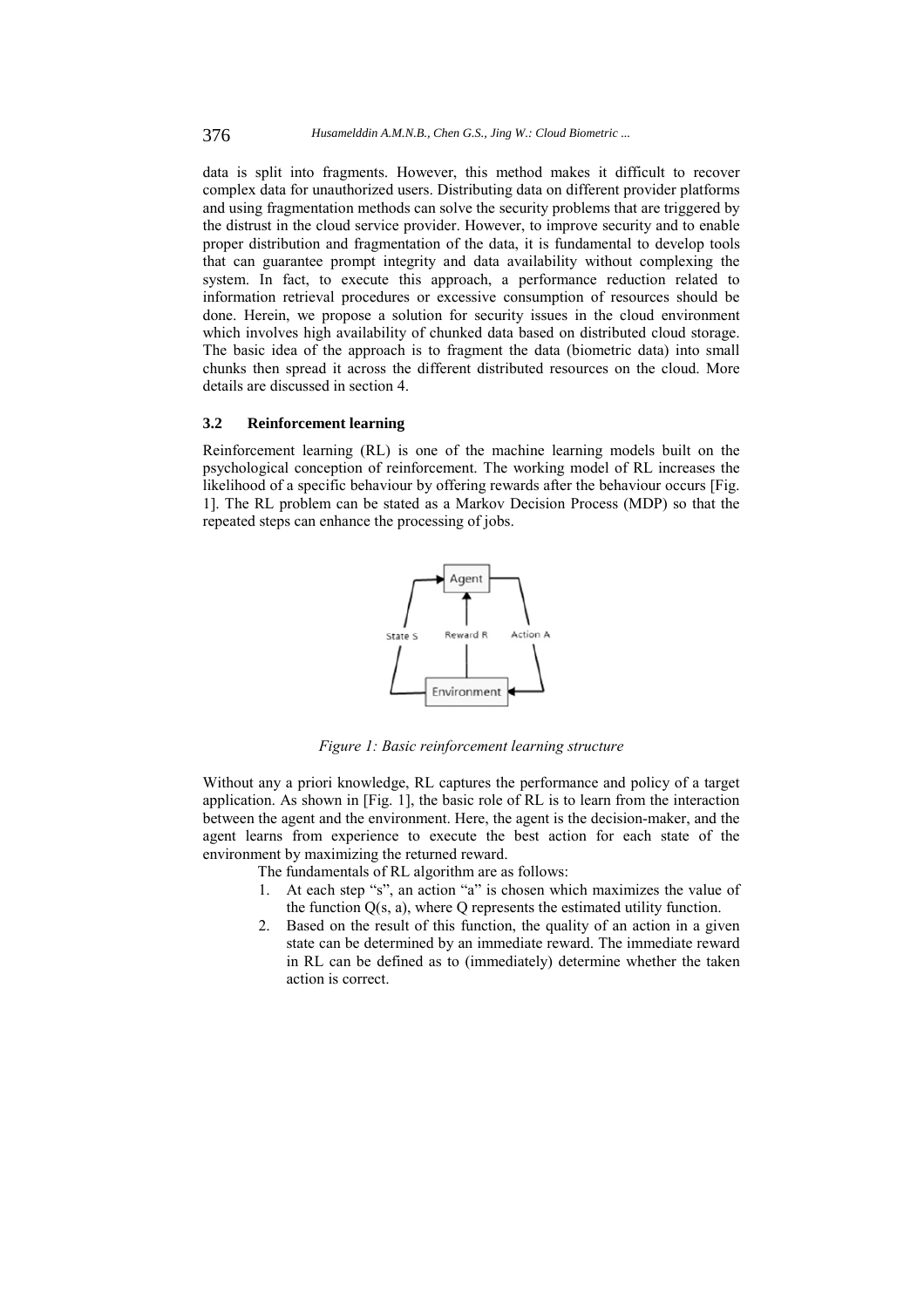3. The Q(s, a) function represents the immediate reward for making a decision (an action) to achieve the best utility (Q) for the resulting state and it can be state as following:

$$
Q(s, a) = r(s, a) + \gamma \max_{a'} (Q(s', a')), \qquad (1)
$$

Where  $r(s, a)$  is the immediate reward,  $\gamma$  is the relative value of the delayed reward against immediate rewards (0 to 1), and *s'* is the new state after action *a'*. The terms *a* and *a'* are actions in states *s* and *s'*, respectively.

#### **3.3 Queuing theory**

This section discusses the main queuing model terms and their ability to be employed by scalable scenarios. Queuing theory has been employed in the most recent studies and defined as the study of waiting lines in a mathematical way [Robertazzi 2012]. Queuing theory also used to evaluate performance metrics (e.g. the tasks average waiting time or the queue length for tasks) as well as modeling internet applications and traditional servers. The mean arrival rate for client requests that arrive at the system represented by  $\lambda$  and those requests are queued until they are processed. In the model, one or more servers (VM) may be available for the requests at a mean service rate of  $\mu$  [Fig. 2]. We can describe a queue briefly as A/B/C/K/N/D or A/B/C as a shorter notation. [Fig. 2] shows the basic structure of the queuing models.



*Figure 2: Simple queuing models; (a) one server; (b) multiple servers* 

Elements K, N and D are non-compulsory, and the assumption was that  $K = 1$ , N  $= 1$  and D =FIFO (First Come First Served / First In First Out) in the absence of those elements. The description of each element's notation is as follows:

- A: The distribution of inter-arrival time
- B: The distribution of service time
- C: Servers total number
- K: Queue length or system capacity. This refers to the maximum allowable number of requests in the system. Extra arrivals must be prevented if the number of requests exceeds this maximum. If K is absent, the capacity is assumed to be unlimited.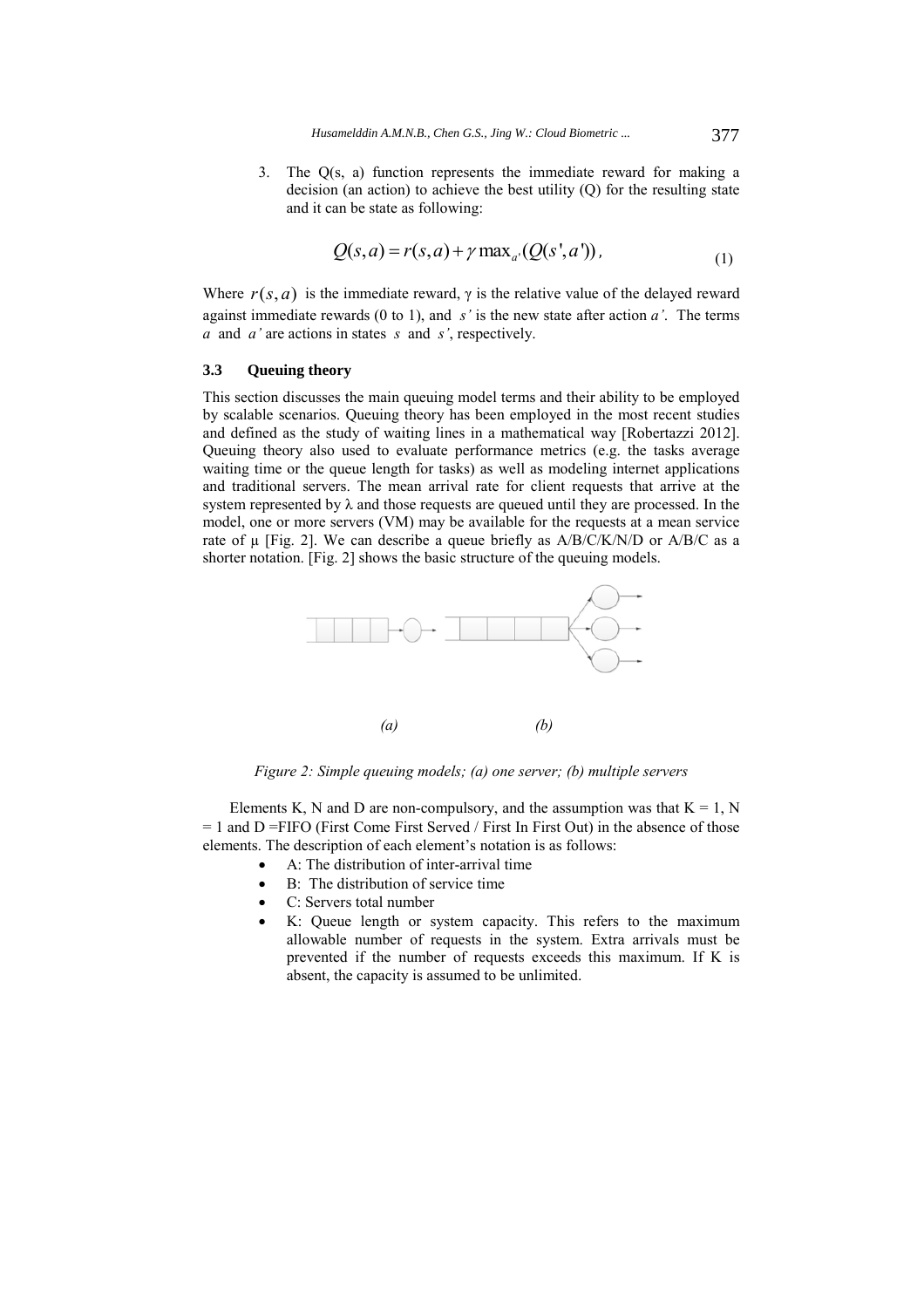- N: Calling population. This represents the population size from which the requests originate. The population is supposed to be unlimited if this number is absent. An open queuing model is used when the requests originate from an infinite population, whereas a closed queuing model is used when the requests are based on a finite customer's population.
- D: Service discipline or priority order. This refers to the methods of task serving in the queue. The common method is FCFS / FIFO, in which the requests are served according to its arrival order. Other methods include LIFO/LCFS (Last In First Out / Last Come First Out).

M, D and G are the most representative values for inter-arrival A and service time B. Markovian (represented by the M value) denotes a Poisson process, which is illustrated by parameter  $\lambda$  and specifies the arrival requests total number per time unit. Moreover, an exponential distribution is employed by the service time or inter arrival. In the case of the D value, the inter-arrival or service times are always constant or deterministic. G is another regularly used, which is related to a distribution with a particular mean and variance. In our model, several queues are integrated into the same queuing network. The real cloud system can be defined as multi-tier applications within a queuing network. For instance, every tier is formulated as a queue with single or multiple servers.

Queuing theory is categorized by frequent arrival and service rates anticipated for systems with a stationary nature. The queuing model parameters must be periodically recalculated in where models conditions are unstable. There are some useful performance metrics that can be estimated in a system according to a stationary queuing model. The performance metrics include; the arrival rate  $\lambda$ , inter-arrival time, the average waiting time in the queue, the average number of requests in the queue and service time. Two main approaches can be used for obtaining those metrics which include: analytic methods and simulation methods. Analytic methods are commonly valid for simple models, while simulation methods are suitable for more complex scenarios. Little's Law [Little and Graves 2008] can be used as a typical formula for simple queuing models that have proper service process and request arrival distributions (e.g. standard statistical distributions, such as Normal or Poisson). This formula can be represented as the requests' average number is equal to each requests' average duration multiplied by the average request arrival rate of λ. A related definition of Little's Law states that the average length of queue can be considered as the mean of arrival rate multiplied by the waiting time average in the queue. Some queuing models can be resolved using analytic approaches, such as the M/M/1 and G/G/1 processes. In Poisson-based models, service times and inter-arrival times display an exponential distribution. For example, in the case of the M/M/1 model, the mean response time R can be computed as follows:

$$
R = \frac{1}{(\mu - \lambda)}
$$
 (2)

Where  $\mu$  is a service rate and  $\lambda$  is the arrival rate.

In a model-free system, the system learns value functions in a direct way instead of constructing an environmental model. Estimating value functions correctly is the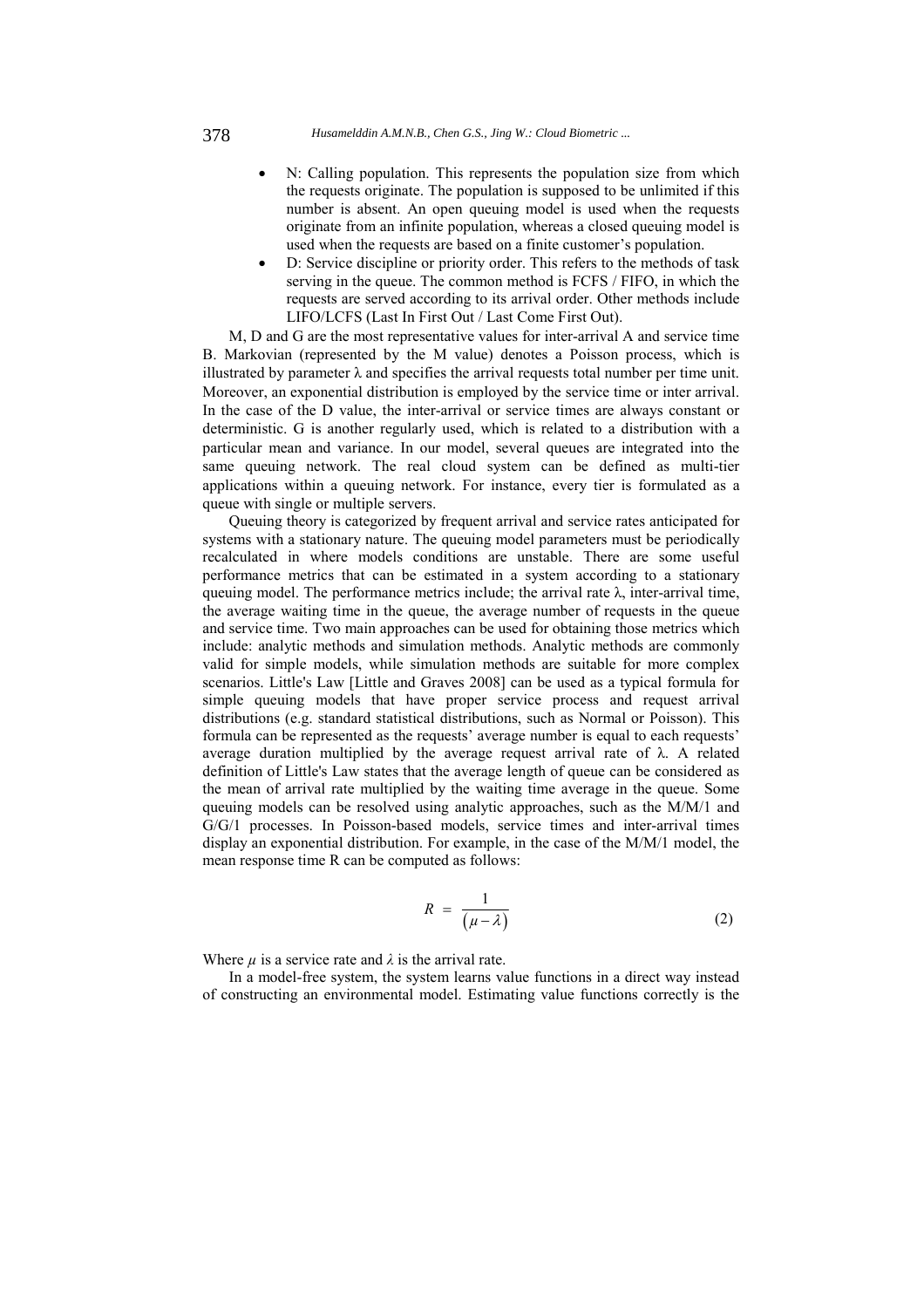key to model-free systems, and it plays an important role in our study. Before we discuss our model in detail, we examine the epsilon-Greedy method, which is a method that is typically employed to balance exploitation and exploration. In this method, actions are chosen by an agent based on the greedy policy. However, the policy changes at times, and actors take exploratory actions. The exploratory actions ratio is denoted by the parameter  $\Sigma$ .

### **4 The proposed model**

### **4.1 The integration of cloud computing with biometric recognition**

In order to allow access of biometric authentication to a cloud platform, implementation of an application on the client desktop must be done on the user side, and an AS (Authentication Server) must be connected to the Keystone module. Keystone is a service that provides accounting and authentication for the whole platform and can be installed on a virtual machine. There are many challenges in cloud computing applications and services, including unreliability, latency and malicious behaviour. These challenges are usually associated with the shared environments in the hosted area or domain. In particular, security in cloud computing is one of the main problems facing outsourced data that is adopted by enterprises and public bodies. Since there is a lack of user control of the cloud infrastructure, it is hard to trust the provider of cloud service. For all these reasons an improved security system is an essential issue for protecting the data. Innovative algorithms and architectures must be developed to contribute to these challenges.

We propose an innovative architecture for distributed cloud storage to solve this security problem. The model splits user data into small chunks and shares them among the different virtual machines on the cloud resources. The next step is to grant the user (the host of the system's master node) comprehensive control of the distributed storage system. The master node (the user) controls the blocks mapping of the distributed data and maintains the tree of the namespace. In this way, the location information needed to accumulate the data is only known by the user. Thus, the security of users' data can be guaranteed even if a malicious object has access to part of the information on one of the nodes because the information will be incomplete. This proposed solution is also can be applied to avoid the malicious manner of the cloud service provider.

The proposed solution has the following features:

- A cloud system with distributed storage and a moderately trusted environment;
- chunked data spread over different VMs hosted by different service providers, which enhances the data security;
- and reliability ensured by the optimized scheduling methods using the RL algorithm and queuing theory.

To enhance the reliability in our proposed system, the incoming tasks and the utility values for the scheduling strategy are analysed by the scheduler and then reviews the better methodology to assign arriving tasks to the appropriate virtual machines. The task scheduling procedure in our model can be formulated as an MDP,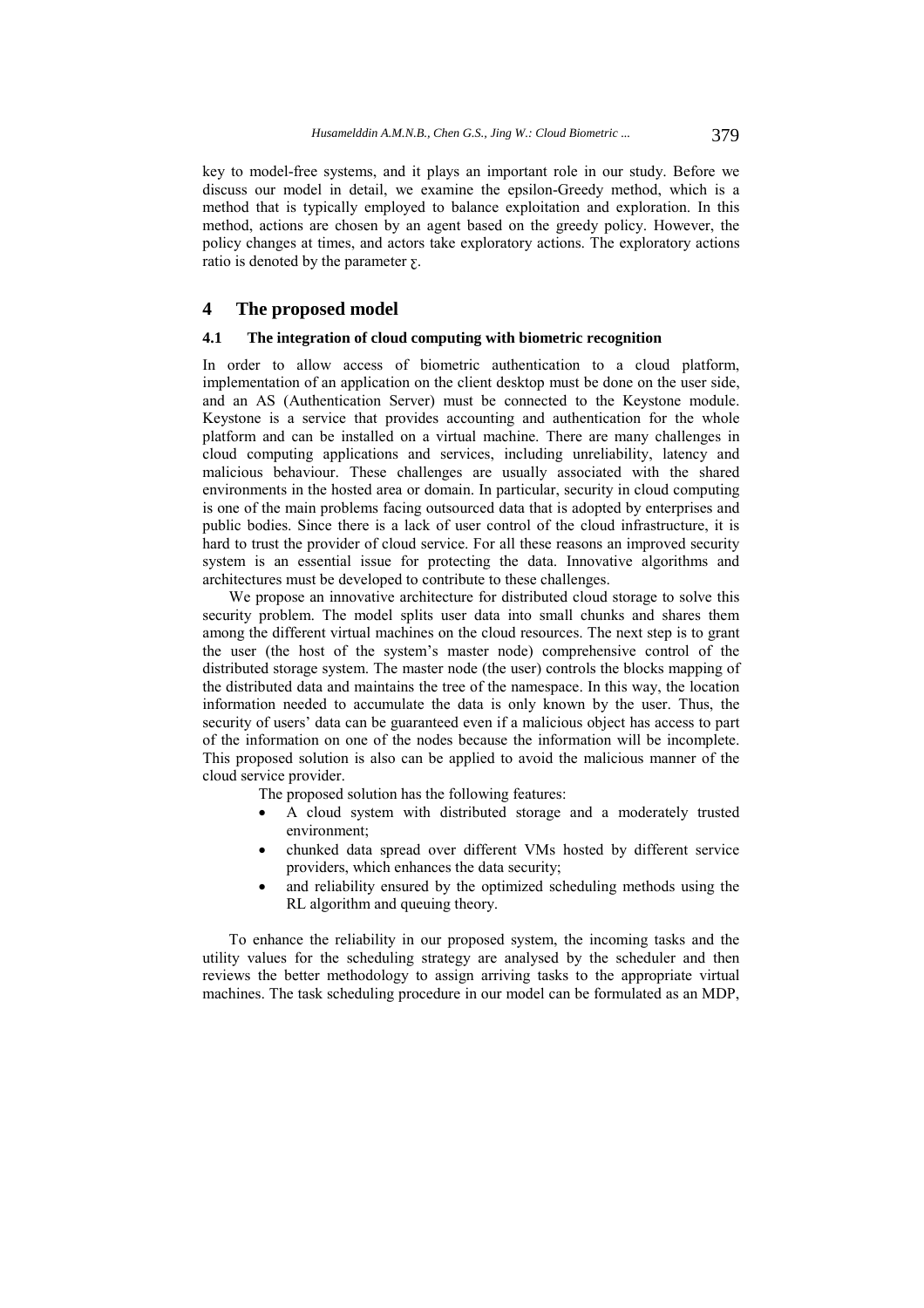in which S represents state space, A represents action set, and r(s, a) represents the immediate reward function. The task set is then assigned to the chosen scheduling strategy where it is scheduled to the appropriate virtual machine. In our model, the available VMs for the requests execution in the cloud environment are taken as a formation of state space.

As additional support for security implementation, the following aspects must be considered:

- The authentication to the cloud access should never transfer outside the cloud itself.
- The authentication server and other cloud controlling servers cannot be accessed outside the cloud.
- The data comparison and transferring are not related to the user and must be implemented inside the cloud, and no one should be associated with the model file.

#### **4.1.1 Distributed storage**

The distributed storage system has two main categories in terms of architectures: Client-server and Peer-to-Peer [Placek and Buyya 2006]. The best fit for our proposed system is a client-server architecture because it achieves the objectives of the system. In a client-server based system architecture, the service provided by the server to the clients. The server responsibilities are consistently sharing, authenticating, scheduling and serving client requests. In our model, the server's role can be held by the master node, and the client's role can be held by the slave nodes. The system works in a moderately trusted environment because slave nodes or VMs are hosted on the cloud. The biometric data are replicated through several geographical sites as a solution for improving scalability, redundancy and data availability in the cloud environment or distributed storage systems.

### **4.1.2 Resource allocation based on RL**

There are three main components in the RL algorithm: state space, action space and immediate reward. The following is a description of how we represent those three components in our model.

As we mentioned the state space is formed by VMs that are equipped for performing the tasks in the cloud computing platform. In our system, the state space is defined as a matrix of  $m \times n$  elements assuming *m* is the total number of the available VMs. The following matrix *S* represents the state space and the matrix *J* represents the jobs needs to be scheduled:

$$
\mathbf{S} = \begin{bmatrix} VM_{11} & VM_{12} & \cdots & VM_{1n} \\ \vdots & \vdots & & \vdots \\ VM_{j1} & VM_{j2} & \cdots & VM_{jn} \\ \vdots & \vdots & & \vdots \\ UM_{m1} & VM_{m2} & \cdots & VM_{mn} \end{bmatrix} \qquad \mathbf{J} = \begin{bmatrix} J_{11} & J_{12} & \cdots & J_{1n} \\ \vdots & \vdots & & \vdots \\ J_{j1} & J_{j2} & \cdots & J_{jn} \\ \vdots & \vdots & & \vdots \\ J_{m1} & J_{m2} & \cdots & J_{mn} \end{bmatrix}
$$
(3)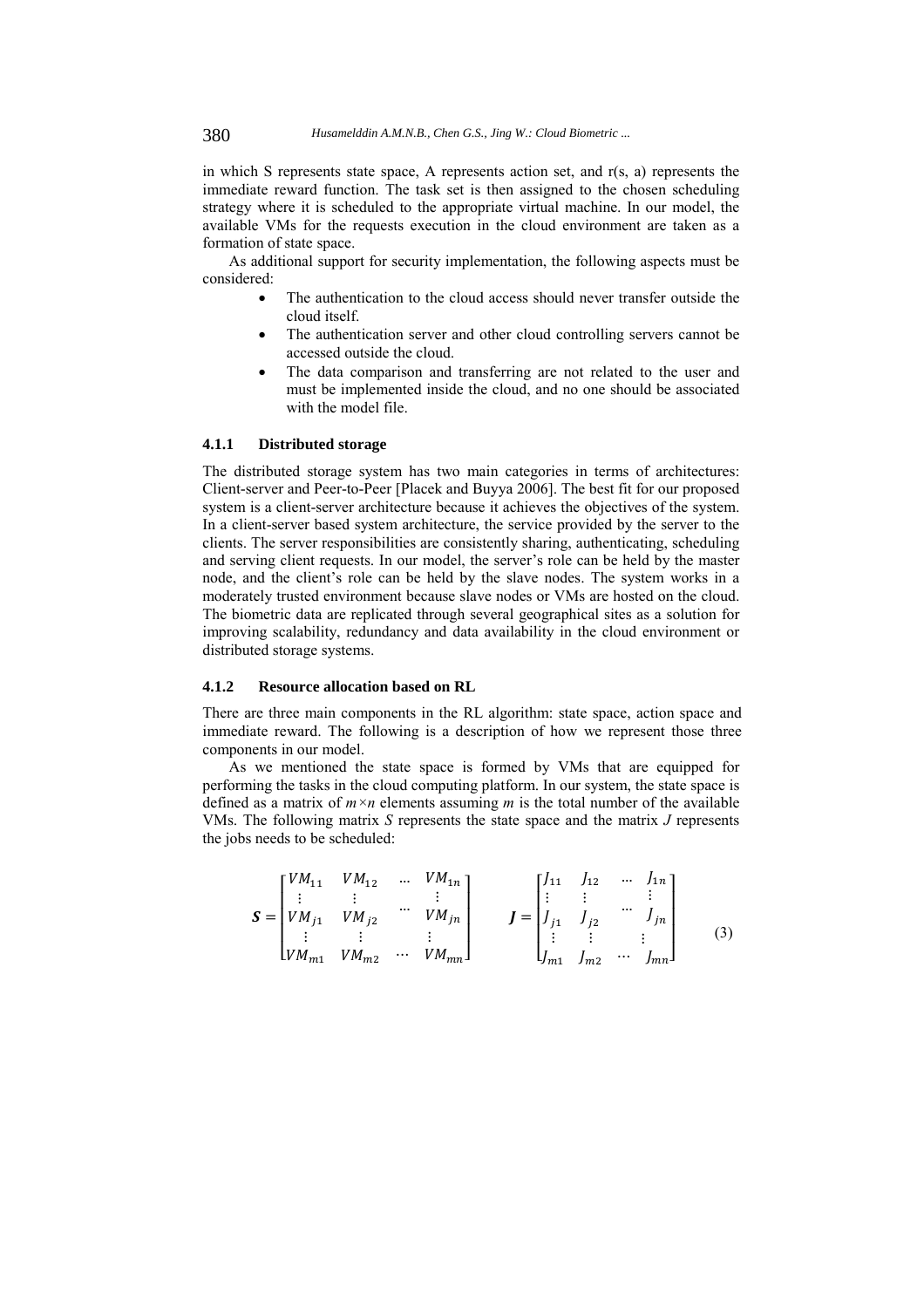The job can be successfully scheduled only if it meets the specified constrains and it illustrated by following function:

$$
f(job,vm) = \begin{cases} 1, meet\ the\ constrained\\ 0, otherwise \end{cases}
$$
 (4)

Using Markov Decision Process for the job scheduling, the system's current state at the moment of scheduling is simply relevant to the preceding state. The action set is represented as 'reject' or 'receive' the job by the virtual machine. As mentioned above, 'receive' is represented by 1 and it is true only if the constraints are met (waiting time for a request is less than the mean, and the remaining queue buffer is less than the max); otherwise, 'reject' and it is represented by 0. The immediate reward is employed to return the system's running state and provide a feedback of the job scheduling efficiency.

The proposed algorithm technique operates in the following three steps: adapt action selection, update the Q value and adjust the learning coefficient. In the following scenario, we define the job scheduling mechanisms of different virtual machines (continued in section 3.3). If a job  $J_i$  is assigned to a virtual machine  $VM_i$ , we can define the expected execution time  $E(J_i, VM_i)$  to be represented as the immediate reward  $r(I_i, VM_i)$ . The expected execution time for every job denoted as:

$$
E(J_i, VM_j) = \frac{J_i ins}{VM_j ps} + \frac{J_i size}{VM_j bw}
$$
\n<sup>(5)</sup>

 $J_i$ ins is the number of job instructions,  $VM_i ps$  is the processing speed of the virtual machine,  $f_i$  size is the  $i^{th}$  job size, and  $VM_jbw$  is the network band width for the  $j^{th}$ virtual machine. Alternatively, the immediate reward denoted as:

$$
r(J_i, VM_j) = \frac{J_iins}{VM_jps} + \frac{J_isize}{VM_jbw}
$$
(6)

To optimize the jobs scheduling and enhance the reliability in our system, we employ Q-learning. This approach (Q-learning) has demonstrated to be one of the most significant approaches in reinforcement learning, specifically for learners who do not know much about the environment. The working mechanism of our proposed system is shown in Algorithm.1.

With the continuously snowballing formats, and after every immediate reward "*r*" is claimed, the mean Q-value of the action "*a*" in state "*s*", denoted by:

$$
Q(s_t, a_t) = Q(s_t, a_t) + \alpha * [r_{t+1} + \gamma * Q(s_{t+1}, a_{t+1}) - Q(s_t, a_t)]
$$
(7)

Where  $\alpha$  is a learning rate parameter, and  $\gamma$  represents the discount rate to guarantee convergence in continuing task by the updated reward. By employing a Qlearning algorithm, the agent learns the optimal scheduling and updates the Q-value table based on the estimated results. The policy estimate model estimates the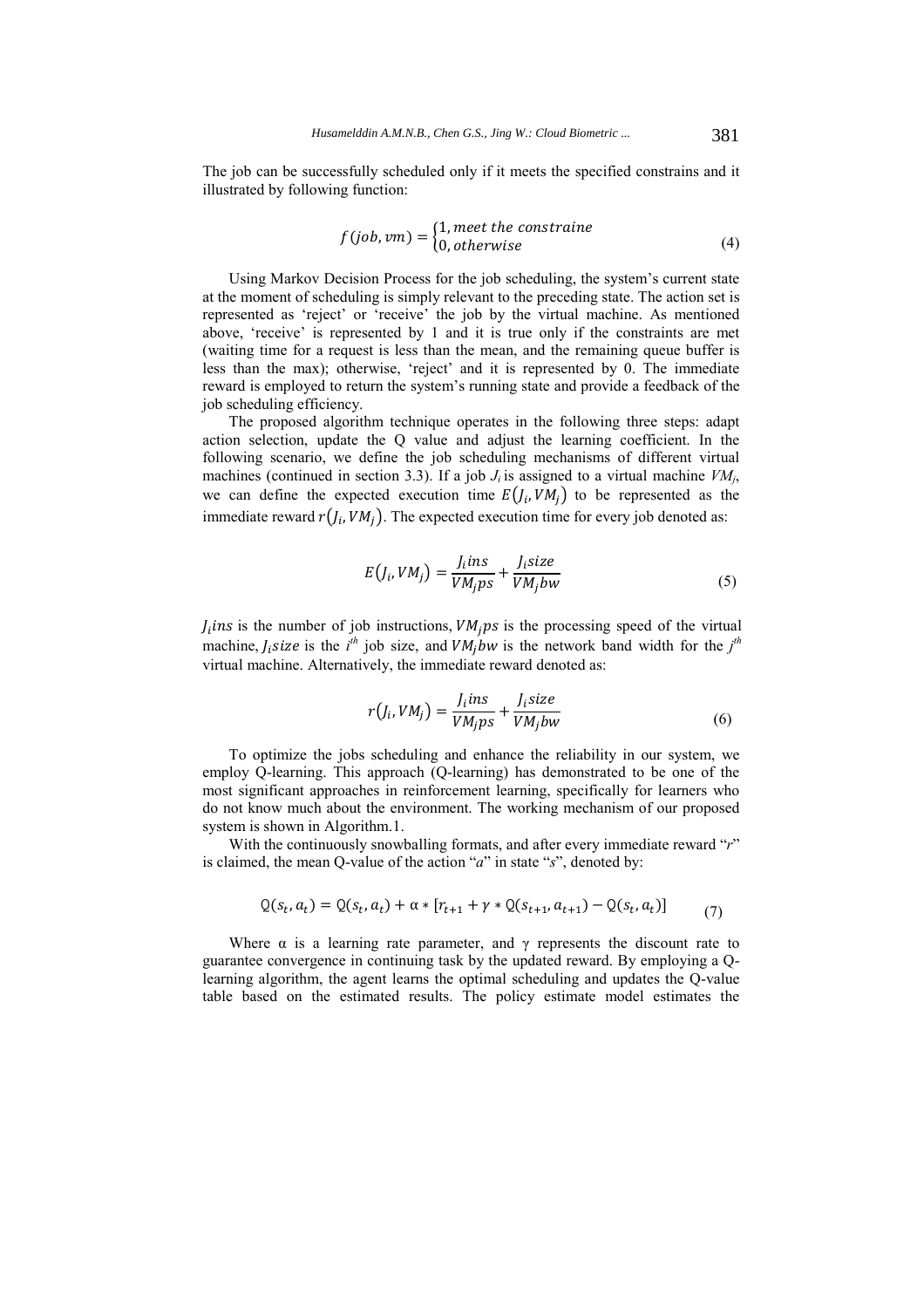suboptimal policy of each agent and acquires a whole-situation optimal policy. The optimal scheduling continuously updates the Q-value table for the agent until the learning progress is finished. This method of updating has many advantages such as it can efficiently stabilize the exploration and exploitation process then deliver the optimal policy.

| <b>Algorithm.1</b> Task scheduling based on RL |                                                                                               |  |
|------------------------------------------------|-----------------------------------------------------------------------------------------------|--|
| $\exists$ :                                    | For each pair $(s_t, a_t)$ , initialize the table entry $Q(s_t, a_t)$                         |  |
| 2:                                             | Observe the current state s                                                                   |  |
| 3:                                             | Repeat                                                                                        |  |
| 4:                                             | Select an action $a_t$ and execute it                                                         |  |
| 5:                                             | Obtain immediate reward r                                                                     |  |
| 6:                                             | Perceive the new state $s_{t+1}$                                                              |  |
| 7:                                             | Update the table entry for $Q(s_t, a_t)$ as follows:                                          |  |
| 8:                                             | $Q(s_t, a_t) = Q(s_t, a_t) + \alpha * [r_{t+1} + \gamma * Q(s_{t+1}, a_{t+1}) - Q(s_t, a_t)]$ |  |
| 9:                                             | $S_t = S_{t+1}$                                                                               |  |
| 10:                                            | $a_t = a_{t+1}$                                                                               |  |
| 11:                                            | End for                                                                                       |  |

In a large networking system, to avoid the negative influence of merging speed and optimized value and to enhance the learning process, we have created an abstract state by dividing state space *S* into subcategory "s". The proposed system selects the most proper state or VMs to allocate the tasks based on streaming buffer (VM max length waiting queue M).

$$
S = M - \frac{M}{f} \text{ where } f \begin{cases} 1, if VM queue is full (fu) \\ 2, if VM queue is middle (mi) \\ 3, if VM queue is over - middle (om) \\ 4, if VM queue is semi - free (sm) \\ 0, if VM queue is free (fr) \end{cases} \tag{8}
$$

[Fig. 3] shows the working model of our proposed system. The system first observes the resources state from the environment, learns them and then ranks the VM according to its max length waiting queue (M) and the other attributes by the agent. The highest rank will be given to the free VM queue (the highest priority), similarly a lower rank will be given to the semi-free VM queue and less rank will be given to the middle VM queue and so on. The VM with the full queue is not in the scheduling scope (return 0). The task dispatcher dispatches the task to the VM queue with high priority, so the action is the selection of free VM  $a(fr)=0$  as the first option,  $a(sm)=4$  as the second and so on.

The reinforcement-based scheduling in our model is framed by the collaboration between a reinforcement-agent and resources. At a specific point of time, the resource's state *S* is observed by the system (i.e., free, full, middle). Then, according to the resource's status, the system determines the right action A for the state. The learning policy in our proposed model, consults the weight value using the resource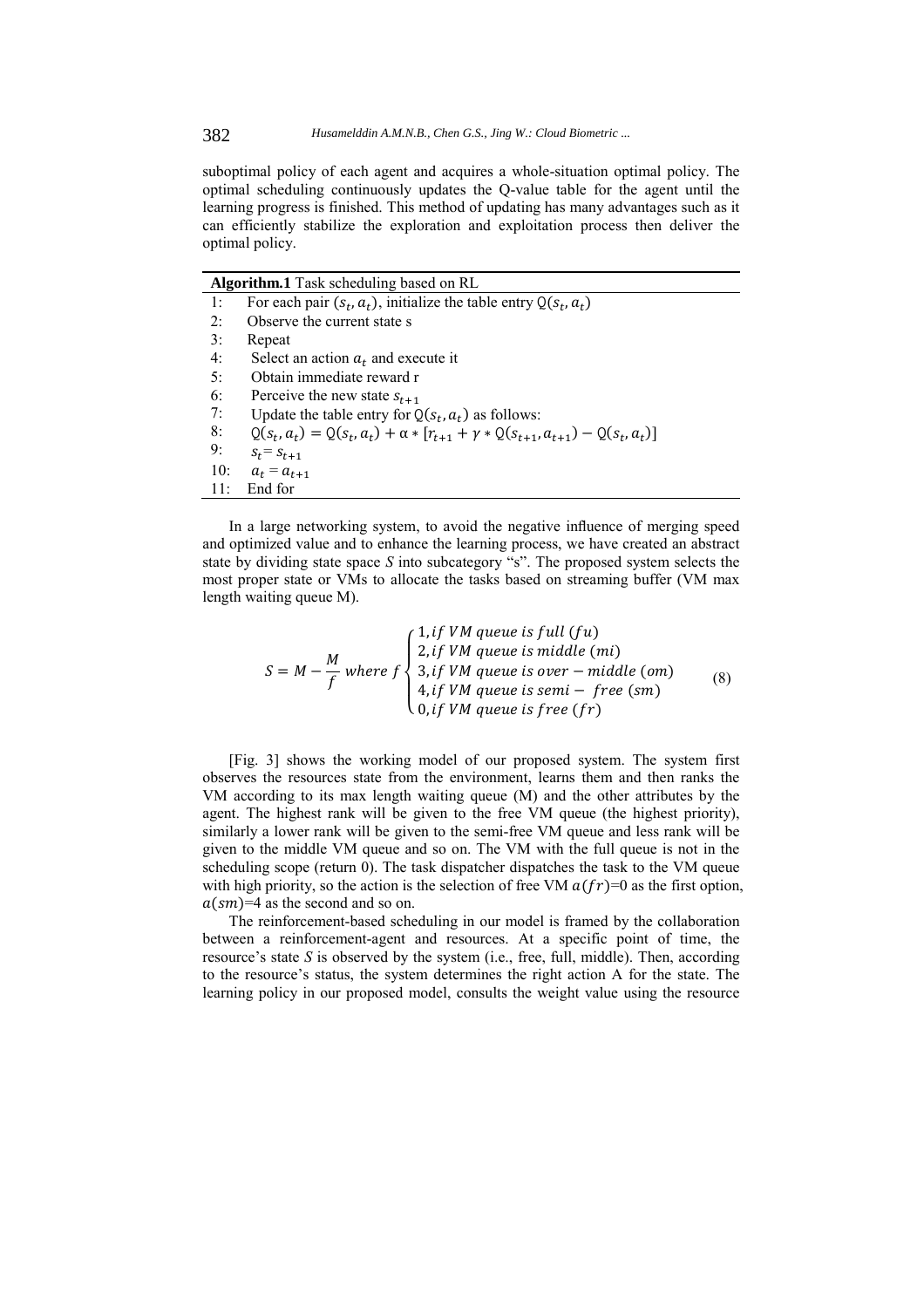availability function *f* and the given state, while the experiences evaluations are provided. When there is no prior knowledge about resources' states, rewards are compulsory for the agent to collect useful information that is needed to evaluate the experiences then the agent takes a decision (an action) based on this information. The action refers to the schedule and assigns tasks to the most satisfactory resource based on the highest priority. After the action is executed, the reinforcement system obtains the reward to specify the significance of its action. The obtained reward formulates the scheduling policy after each episode which is updated according to previous taken action considering that each action has its correspondence state. The agent refers to its scheduling policy in each step to define the most suitable action for the current state. The agent saves this triplet state-action-reward in its learning module to take better decision in the future while regularly updating the learning policy and global utility value.



*Figure 3: The basic structure of the proposed RL-based scheduling model* 

### **4.1.3 Task scheduling method**

The proposed system deploys a task scheduling method created by a global task queue with a limited buffer-size and a reinforcement-learning task scheduler. In our proposed model, the arrival of the user's requests at the system is modeled as a Poisson process with a mean arrival rate of  $\lambda$ . In a cloud computing environment, one or more servers (VMs) may be available with mean service rate of the requests  $\mu$ .

In order to achieve perfect results, the queuing system in our model is structured into three sub-models. The proposed queue model is designed using [Khazaei, Misic and Misic 2013] as a reference. However, we redesigned the model to have submodels that interact with each other so that the output of one of them is the input of the other at the same time [Fig. 4].

The first sub-model of our queue system is represented by the global queue with a task dispatcher. This part of queue is responsible of receiving user's requests and arranging them in a finite queue using equation 8. As mentioned above, the task arrival is modelled as a Poisson process with a mean arrival  $\lambda^{glob}$  for the first sub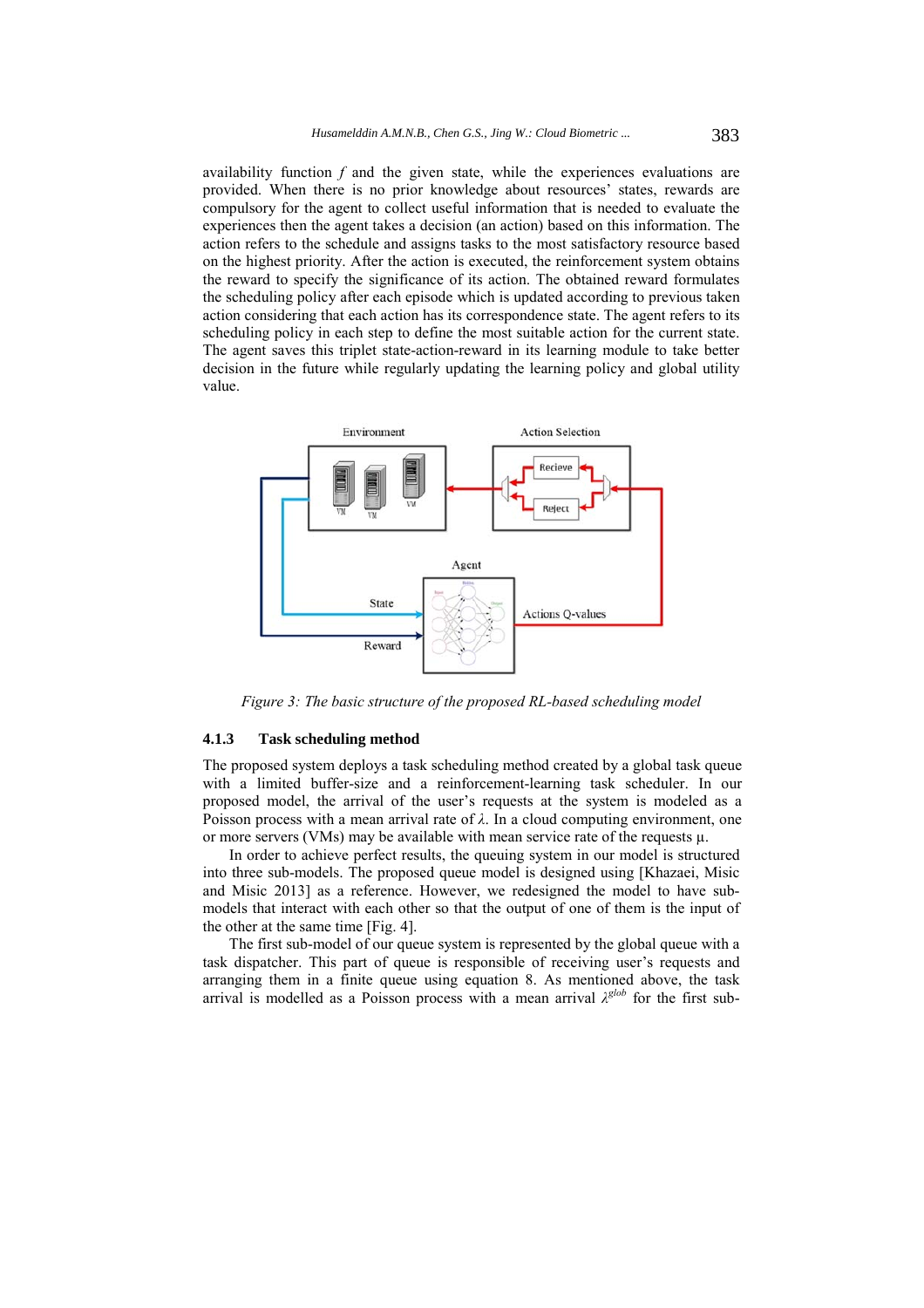queue (global). The global queue in our system is modelled as M/M/1 queue model. The mean response time, *MRglob*, for the first sub-queue (global) in our model is calculated taking in account the condition  $\lambda^{\text{glob}} < \mu^{\text{glob}}$  as follows:

$$
MR^{glob} = \frac{1/\mu^{glob}}{1 \cdot \lambda^{glob} / \mu^{glob}} \big|_{\lambda^{glob} < \mu^{glob}} \tag{9}
$$

The second sub-model (conn) is a set of parallel connections combined with a set of computing servers, and each server has a sub-buffer queue and a VM. The scenario of the process in each computing server is as follows: the dispatcher in the first subqueue dispatches the user's request to the nominated buffer queue. After that, the VM picks the user's request from the buffer queue and delivers it to the computing server. Finally, the VM delivers the results after execution to the third part of the queue system (global transmitter sub-queue). The second sub-queue of our system (conn) is modelled as M/M/1/m if the buffer size is *m*. The probability of assigning a user's request to the  $i^{th}$  buffer queue is represented by  $p_i$ . The mean response time for the user's request to be executed in the  $i<sup>th</sup>$  buffer queue is calculated as follows:

$$
MR^{conn} = \frac{1/\mu^{glob}}{1 - \lambda_j^{glob} / \mu^{glob}} \big|_{\lambda^{conn} = p_j \lambda^{glob}} \text{ and } \sum_{i=1}^{N} p_i = 1}
$$
(10)

The conditions  $\lambda^{\text{conn}} = p_i \lambda^{\text{glob}}$  and  $\sum_{i=1}^{N} p_i = 1$  are used to ensure the stability of the queue. The stability response time for the user's request to be allocated to any of the buffer queue is given as follows:

$$
MR^{conn} = \sum_{i=1}^{n} p_{i}MR_{i}^{conn} = \sum_{i=1}^{n} p_{i} \frac{1/\mu^{glob}}{1 \cdot \lambda_{i}^{glob} / \mu^{glob}}
$$
(11)

The third part of our queue system (trans) is responsible for receiving the executed results from the second sub-queue (conn) and transmit those results to the client or the cloud user. Similar to the first part of our queue system (glob), the third part (trans) can be also represented as a global queue but with a task transmitter instead of a task dispatcher. Thus, all the tasks involved a global queue twice, once at the arrival and once after the execution. The transmitter receipts the outcome results and transfers them back to the users. The mean of arrival rate at the transition queue (trans) and at the receiving queue (glob) is equal if there are no dropped tasks. The mean service rate for the transmitter is represented by the  $\mu^{\text{trans}}$  conditioning that  $\lambda^{\text{glob}}$  $\leq \mu^{\text{glob}}$ . This part of the queue system (tarns) is modelled as M/M/1, and the mean response time is denoted as: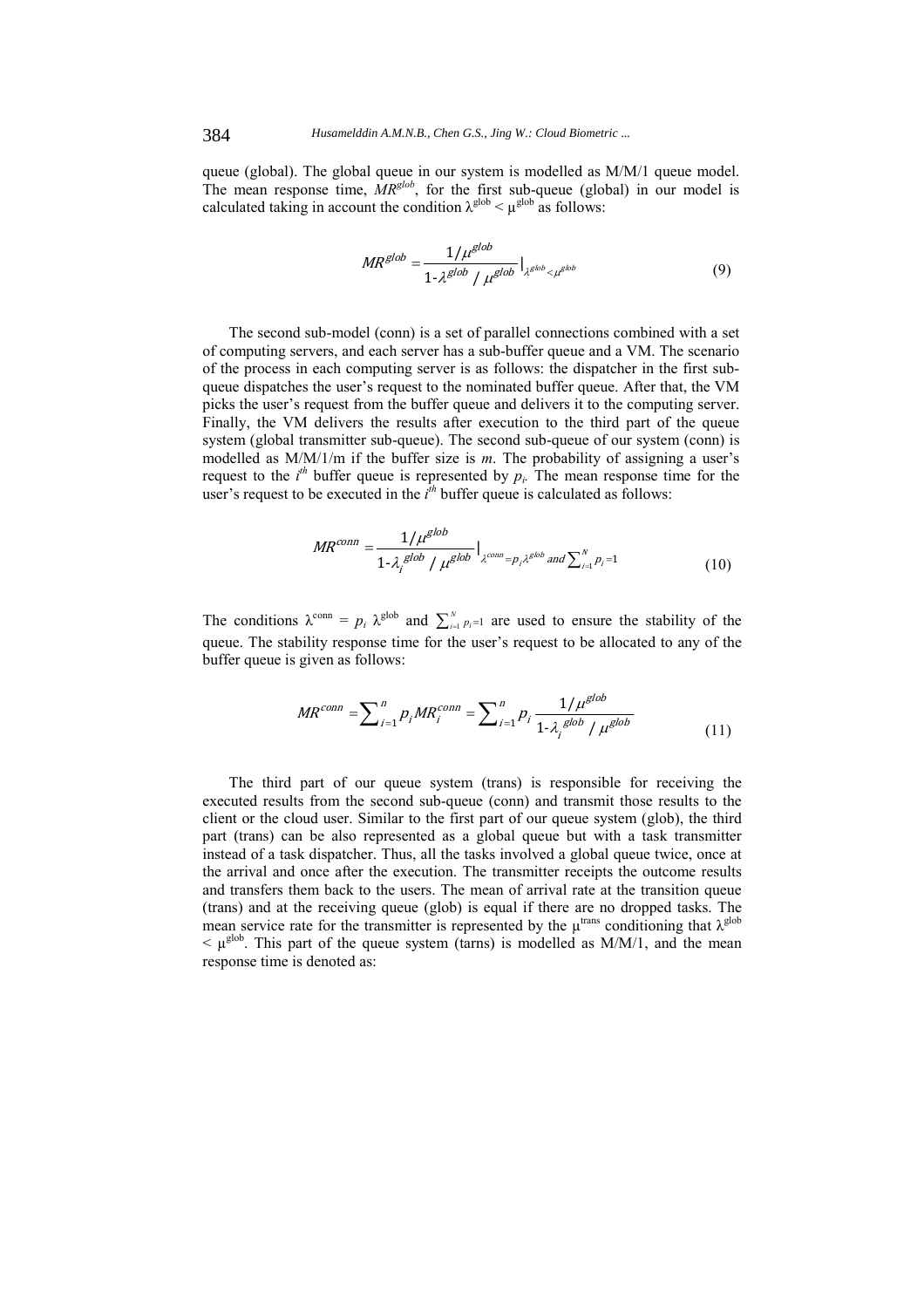*Husamelddin A.M.N.B., Chen G.S., Jing W.: Cloud Biometric ...* 385

$$
MR^{trans} = \frac{1/\mu^{trans}}{1 - \lambda^{trans} / \mu^{trans}} \tag{12}
$$

The total response time in our cloud environment is calculated as follows:

$$
MR^{total} = MR^{glob} + MR^{conn} + MR^{trans}
$$
\n<sup>(13)</sup>

As a general scenario for task scheduling, the task dispatcher transfers the user's requests from the main or global queue to the sub-queue. The task dispatching at the designated moment of time executed following specific steps. First, according to parameters, such as the execution of pre-task conditions in VMs, the allocation remainder capacity *si* of every VM and the prediction of the execution time of the present task, the task dispatcher create a scheduling policy. Second, the *i*<sup>th</sup> user request is assigned to the nominated sub-queue. Finally, the allocation remainder capacity updates the task dispatcher and waits for the following request. Reinforcement learning algorithm is responsible for executing the aforementioned steps. According to the state of resources, the agent takes an action after receiving the reward from the previous action.



*Figure 4: The queue structure in our proposed model* 

In the entire processing operation of the cloud computing system, the tasks will be continuously executed by a computing server until the buffer queue becomes empty. The capacity of the VMs in every buffer queue varies in real time. Hence, to decrease the response time and ensure good QoS for the user, the task dispatcher is professionally scheduling the tasks with multiple computing servers. Moreover, the task dispatcher plays an important role in the cloud environment by balancing the load between the nodes.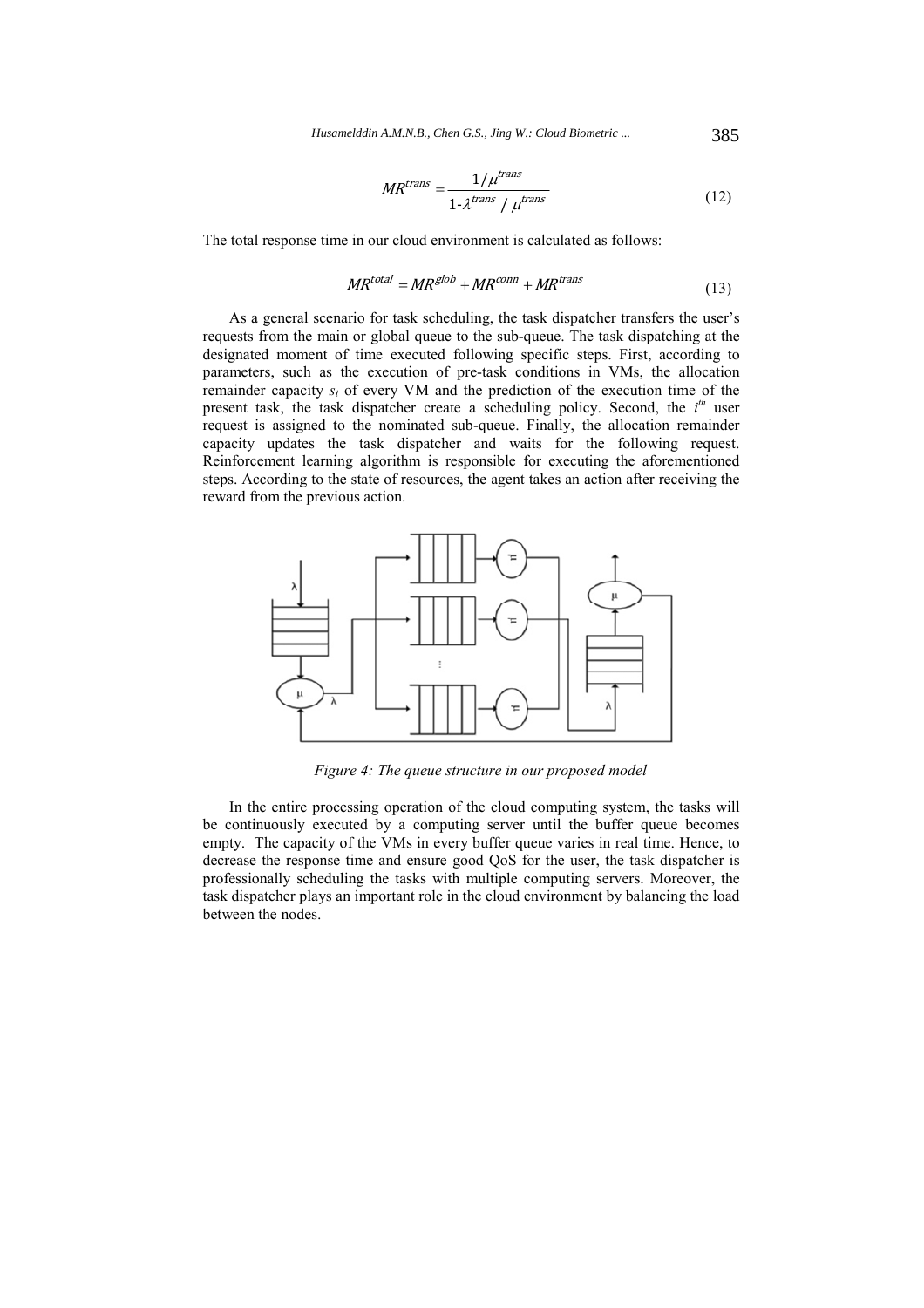# **5 Implementation of the proposed system**

Biometric technology assists users in daily life and makes the interactions of security and logging procedures run smoothly.

Some of our proposed system applications can be addressed as following:

- Use case: real-time watch list detection and identifying known individuals. The proposed system can be used for a real-time face recognition security system, because it is the fastest and most accurate under all conditions. This can help in building safer environment and enhance the security in smart houses. The steps for this case of application and other cases are almost the same and we can summarize it as: capture, process according to proposed model, assess, match, and react.
- Use case: access control: authenticating individuals accessing secured or controlled area (e.g. smart houses or offices etc.).
- Use case: Access control, the proposed system also can be used for fingerprint identification.

[Fig. 5] shows the implementation (application) of our system and how it works for cloud biometric auothentication. The following procedures can be applied to the authentication of the cloud platform in the proposed model as an application for security implementation:

- a) Observing biometric data:
	- 1. The user can interact through the desktop fingerprint scanner or other devices in case of using another biometric method (e.g. a surveillance camera for face recognition).
	- 2. By using an application for converting files, a model file produces from the original fingerprint.
	- 3. Split the model file into small chunks and spread those small chunks on different cloud resources to make the access of the entire files difficult for unauthorized persons.
	- 4. The client application (user) contacts the API (Application Programming Interfaces, which allows various services to communicate with each other) and sends the model file.
	- 5. The API service connects with the authentication server (AS) and asks for authentication to send the model file.
- b) Biometric data retrieval:
	- 1. The user can interact through the desktop fingerprint scanner or surveillance camera other devices in case of using another biometric method (e.g. a for face recognition).
	- 2. The authentication server compares the model file with its databases, which are spread over multiple cloud service providers.
	- 3. Once the file has been recognized, the server allows the user to access the file.

As a response to the user request on the client desktop, the proposed system uses the RL algorithm and queue theory to schedule the user requests on the cloud.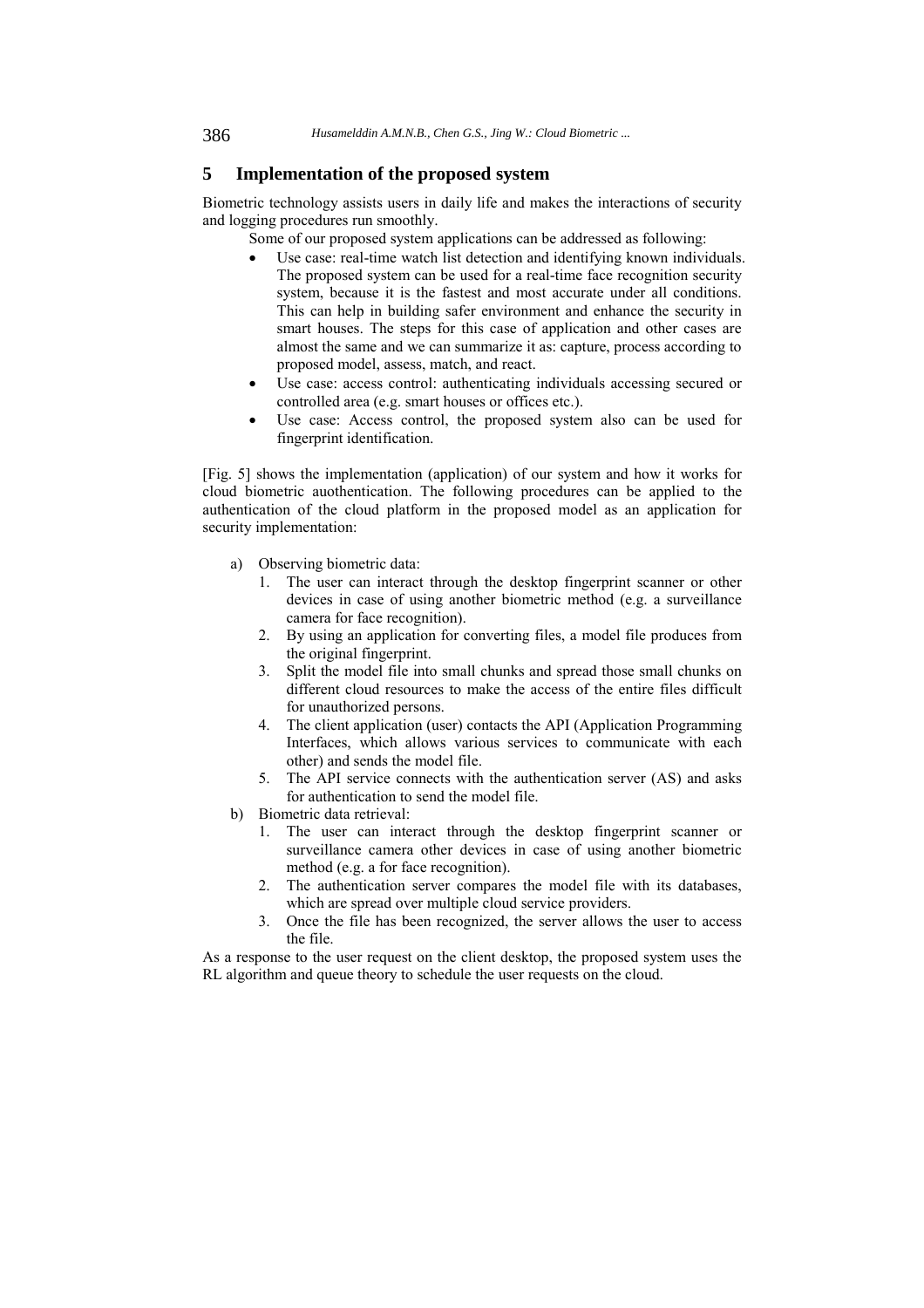

*Figure 5: The proposed system implementation* 

# **6 Experimental results**

In our experiments, we used the CloudSim framework to develop our reliabilityenhancement model. CloudSim [Calheiros, Ranjan, De Rose and Buyya 2009] is an extensible framework that supports simulation modelling of service scheduling, virtual resource allocation and other functions. To evaluate our system's formance, we conducted several experiments and then compared the results with the proposed approach. The comparison of the performance was conducted with two other scheduling policies: the Greedy scheduling policy and the Random scheduling policy. [Tab. 1] shows the experimental setup in our simulation system.

| <b>Parameter</b>                         | <b>Value</b>                         |
|------------------------------------------|--------------------------------------|
| Number of VMs                            | $10 - 100$                           |
| Number of tasks                          | 10000-100000                         |
| The time interval between the cloud task | $10 - 200$ ms                        |
| VM frequency                             | 1000 million instructions per second |
| VM memory (RAM)                          | 2048 megabyte                        |
| VM bandwidth                             | 10000 megabyte per second            |

*Table 1: Parameters and values* 

The RL parameters values were set as follows: The Gamma, γ, value was set as 0.5, the Alpha, α, value was set as 0.5, the Epsilon, ε, value was set as 0.01, and the Poisson distribution  $\lambda$  was set as 10.0.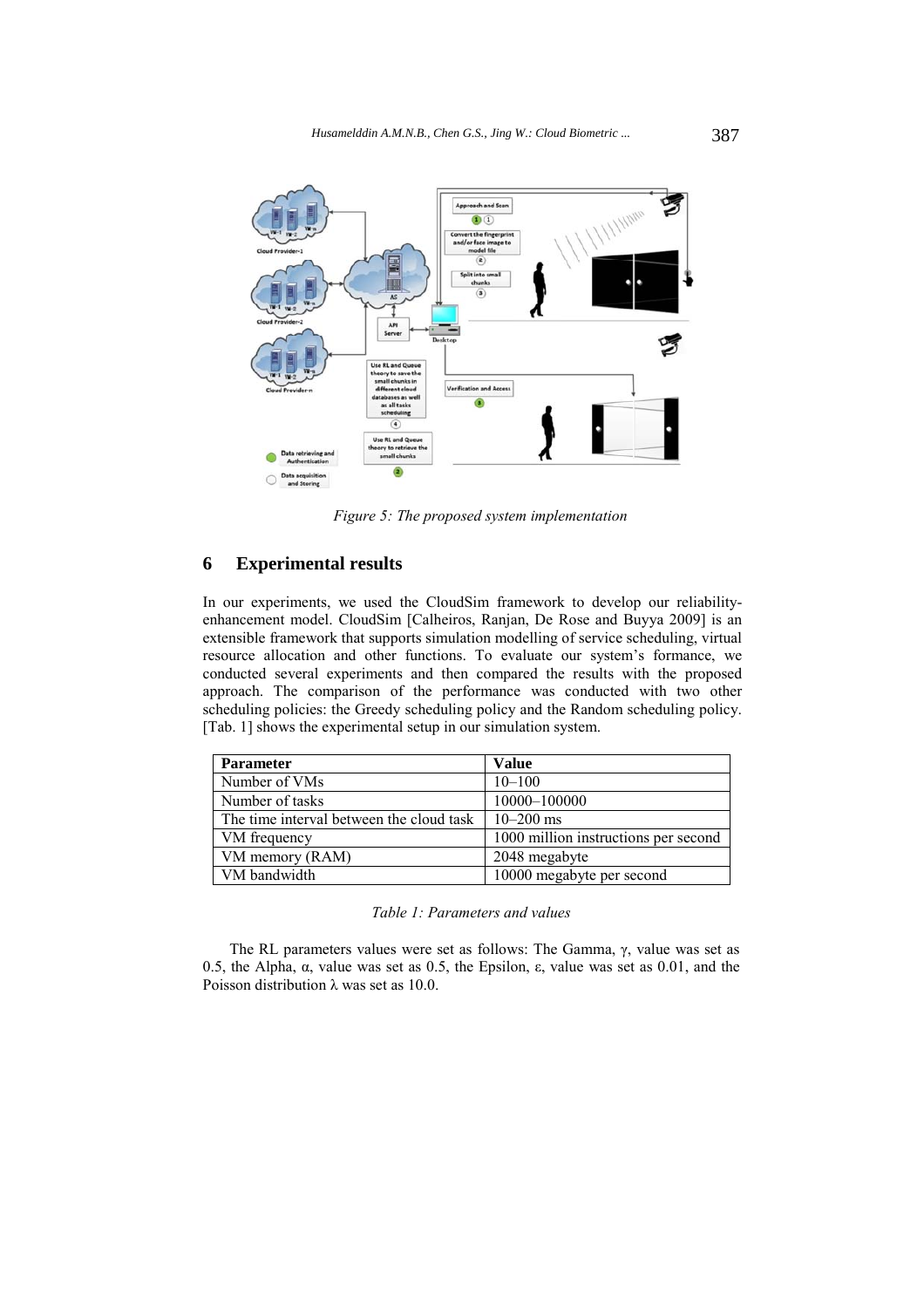[Fig. 6] shows a comparison between successful tasks with the arrival rates ranging from 10,000 to 100,000. Compared with the Greedy model, the proposed model demonstrated more efficiency.

The second experiment concerned determining how the various ranges of VMs, from 10 to 100, can influence the reliable performance and the learning capability between the RL, Greedy and Random models. [Fig. 7] shows the increment in VMs can affect the reliability performance at high levels with the Greedy and Random approaches, while there is no effect with the RL method and the successful task rate is continue fixed.

In [Fig. 8] and [Fig. 9] the utilization rate is plotted with respect to the different amount of VMs and tasks numbers respectively. The figures show that our approach has achieved the highest utilization rate, which indicates the method's reliable efficiency and utility in job scheduling. This specifies that our method facilitates the allocation of appropriate resources for the requested tasks through adaptive learning experiences. Lastly [Fig. 10] shows a comparison between RL and Greedy scheduling policy in term of tasks executions under different time intervals. The proposed approach demonstrated the efficiency of the scheduling policy.



*Figure 6: Comparisons of successful tasks under various task numbers* 



*Figure 7: Comparisons of successful tasks under various VMs*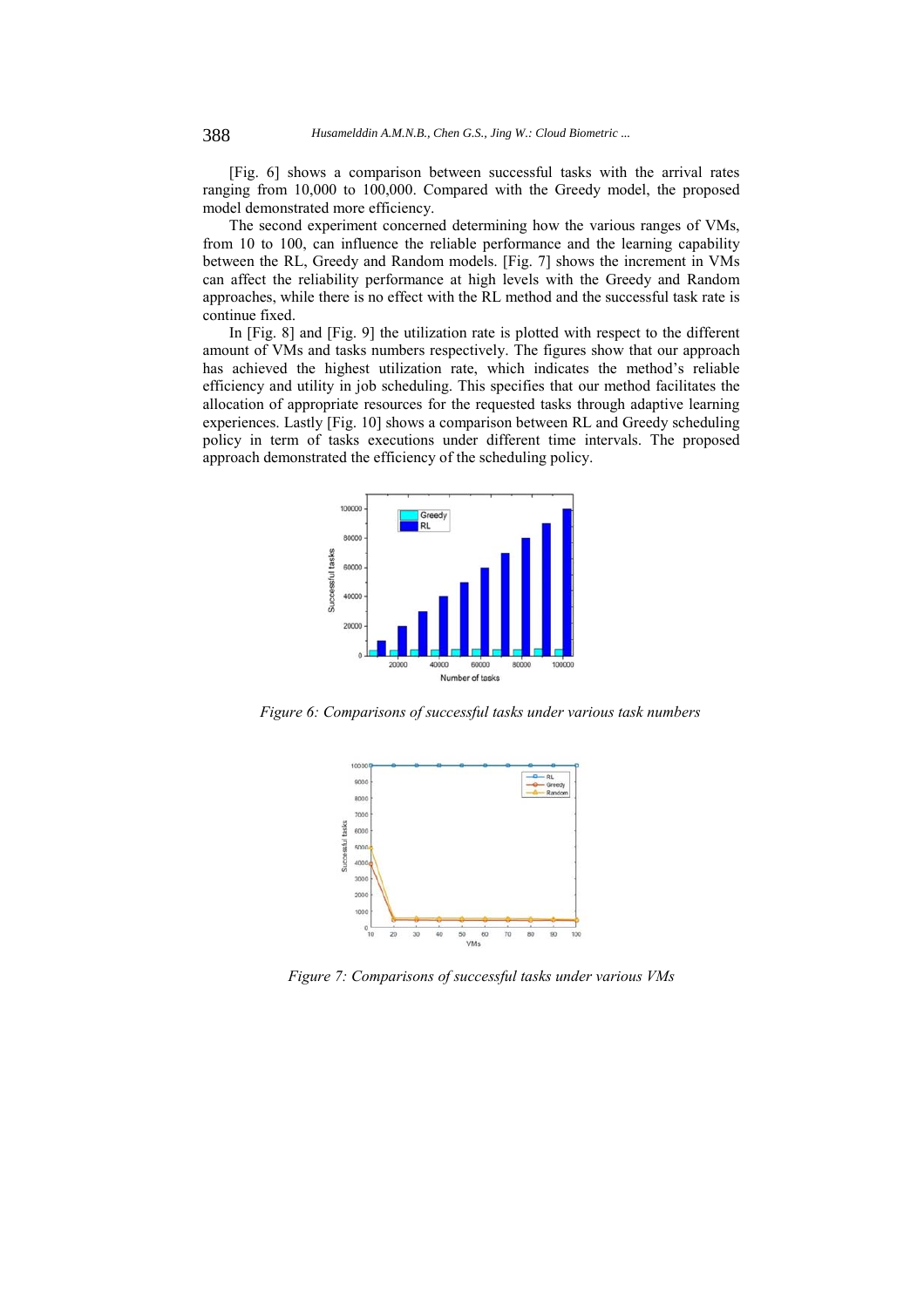

*Figure 8: Utilization rate under various VMs* 



*Figure 9: Utilization rate under various task numbers* 



*Figure 10: Comparisons of successful tasks under various time intervals*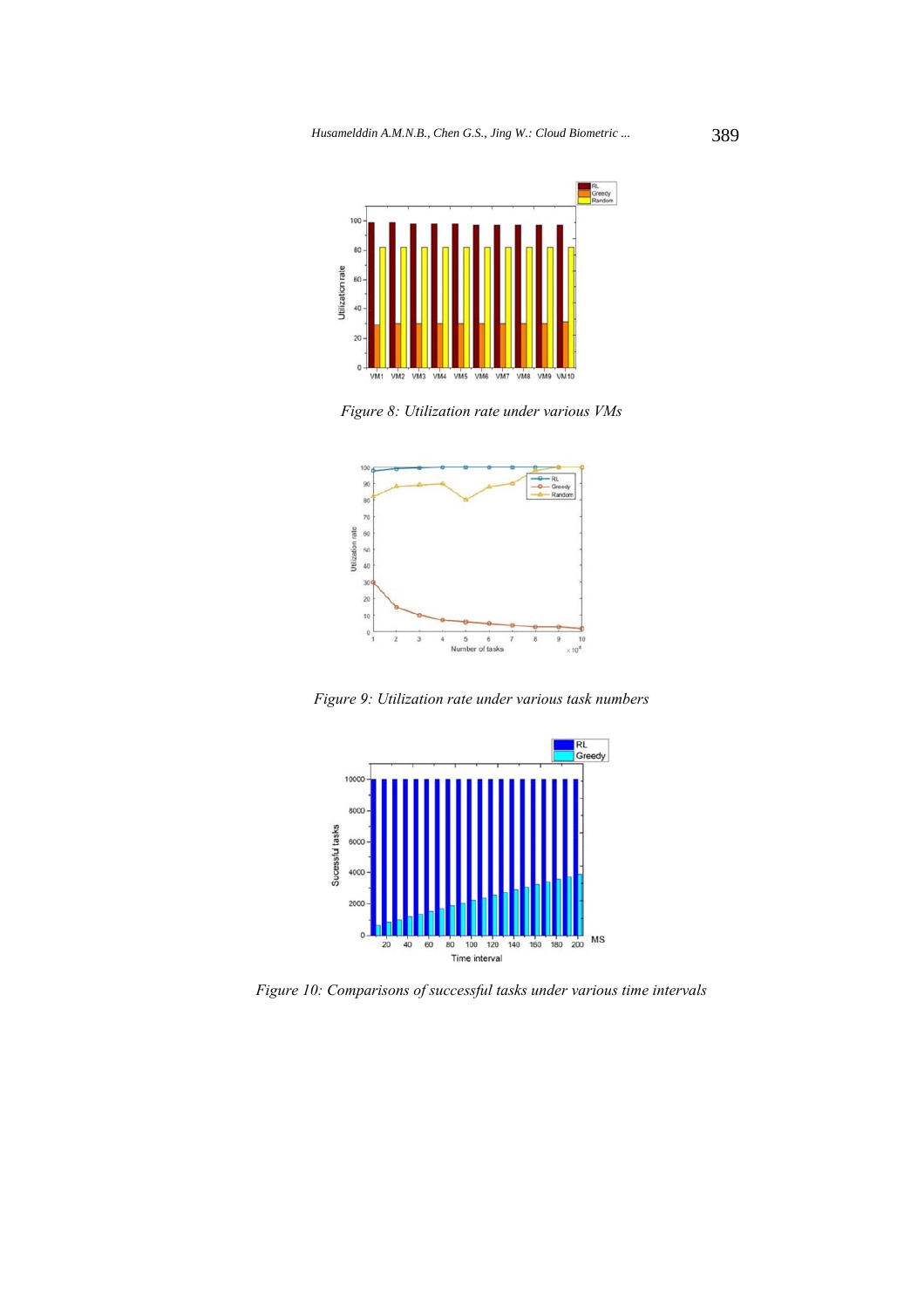### **7 Conclusions**

In this paper, we proposed an integrated security framework that uses a cloud biometric authentication and demonstrated how this framework can enhance reliability and security by splitting user data into small chunks and spreading it over different virtual machines. Moreover, we discussed how employing reinforcement learning and a queuing theory can enhance reliability. The system that we propose achieves reliable execution of the tasks by helping schedulers effectively adapt to dynamic changes in cloud environments. Based on the concept of reliability, we developed an adaptive action-selection method supported by queue theory, which aims to control the action selection dynamically by considering queue buffer size and the uncertainty value function. We tested our model and compared it with other methods.

### **8 Future Work**

In future work, we are planning to expand the security framework and accelerate the work on applications and solutions developed for biometrics technology and employed in security systems by using more tools and algorithms.

## **References**

[Ainapure, Shah and Rao 2018] Ainapure, B. S., Shah, D., Rao, A. A.: 'Understanding Perception of Cache-Based Side-Channel Attack on Cloud Environment'; In Progress in Intelligent Computing Techniques: Theory, Practice, and Applications. Springer, Singapore (2018), pp. 9–21. https://doi.org/10.1007/978-981-10-3376-6\_2

[Bauer and Adams 2012] Bauer, E., Adams, R.: 'Reliability and availability of cloud computing'; John Wiley & Sons (2012).

[Bu, Rao and Xu 2009] Bu, X., Rao, J., Xu, C.-Z.: 'A reinforcement learning approach to online web systems auto-configuration'; In Distributed Computing Systems, 2009. ICDCS'09. 29th IEEE International Conference on. IEEE (2009), pp. 2–11.

[Calheiros, Ranjan, De Rose and Buyya 2009] Calheiros, R. N., Ranjan, R., De Rose, C. A., Buyya, R.: 'Cloudsim: A novel framework for modeling and simulation of cloud computing infrastructures and services'; ArXiv Preprint ArXiv:0903.2525 (2009).

[Chen, Paxson and Katz 2010] Chen, Y., Paxson, V., Katz, R. H.: 'What's new about cloud computing security'; University of California, Berkeley Report No. UCB/EECS-2010-5 January, Vol. 20, No. 2010 (2010), pp. 2010–5.

[Hussin, Hamid and Kasmiran 2015] Hussin, M., Hamid, N. A. W. A., Kasmiran, K. A.: 'Improving reliability in resource management through adaptive reinforcement learning for distributed systems'; Journal of Parallel and Distributed Computing, Vol. 75 (2015), pp. 93– 100.

[Khazaei, Misic and Misic 2013] Khazaei, H., Misic, J., Misic, V. B.: 'A fine-grained performance model of cloud computing centers'; IEEE Transactions on Parallel and Distributed Systems, Vol. 24, No. 11 (2013), pp. 2138–2147.